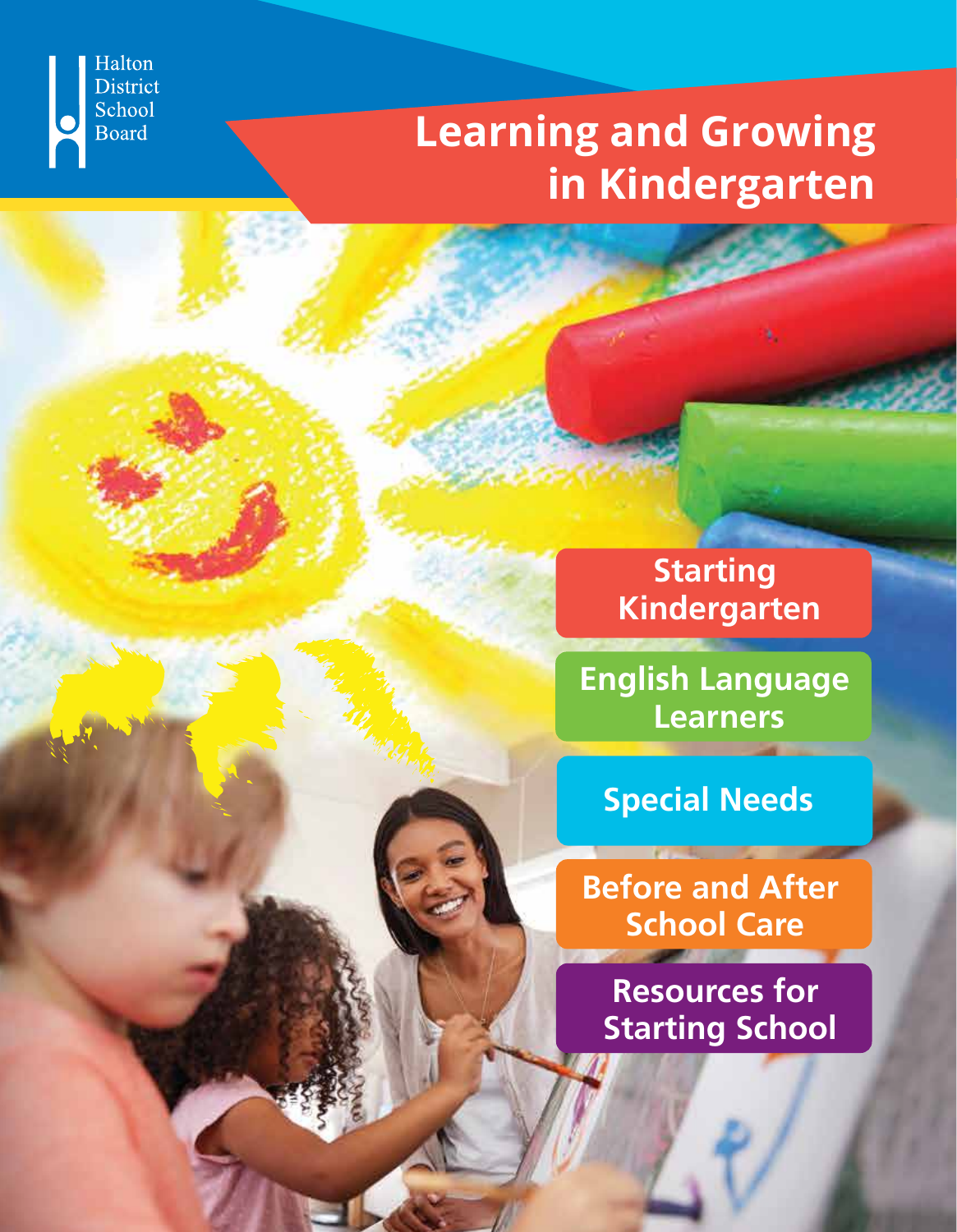# **Starting Kindergarten**

Beginning in January each year, the Halton District School Board accepts registrations for Junior (Year 1) and Senior (Year 2) Kindergarten. Children turning four before December 31 can be registered in the first year of the two-year Kindergarten program. Please visit the Halton District School Board website at **www.hdsb.ca** to determine your home school (please refer to "Find My Local School") and access information about registration.

#### Vision, Purpose, and Goals

At the Halton District School Board, we believe that together we inspire every student to learn, grow, and succeed. In our schools, every student will explore and enhance their potential, passions, and strengths to thrive as contributing global citizens. Beginning in the Kindergarten years, we view children as competent, capable of complex thinking, curious, and rich in potential.

The Kindergarten Program is a child-centred, developmentally appropriate, integrated program of learning for four and five-year-old children. The purpose of the program is to establish a strong foundation for learning in the early years, and to do so in a safe and caring, play-based environment that promotes the physical, social, emotional, and cognitive development of all children.

The primary goals of the Kindergarten Program are:

- To establish a strong foundation for learning in the early years
- To help children make a smooth transition from home, child care, or preschool settings to school settings
- To allow children to reap the many proven benefits of learning through relationships, and through play and inquiry
- To set children on a path of lifelong learning and nurture competencies that they will need to thrive in the world today and tomorrow

#### Kindergarten Program

į

Kindergarten students in the Halton District School Board attend school full-day, five days a week. Students learn from an educator team consisting of an Ontario Certified Teacher and a Designated Early Childhood Educator.

#### Looking Forward

Prepare for your child's entry into Kindergarten in September by:

- Checking the Halton District School Board's website for further information - www.hdsb.ca
- Completing registration starting in January
- Reviewing the LookSee Checklist for your child (found at www.halton.ca or by calling 311). *For parent information only. This is not needed for registration.*
- Reporting your child's immunization with Halton Health (www.halton.ca/For-Residents/ Immunizations-Preventable-Disease/ Immunization/Immunization-Information-for- Families or call 311)
- Asking about your school library after registering
- Participating in a Kindergarten orientation event in the spring
- Receiving notification about entry in September
- Discussing an opportunity for a school visit for a child who is particularly anxious about starting school

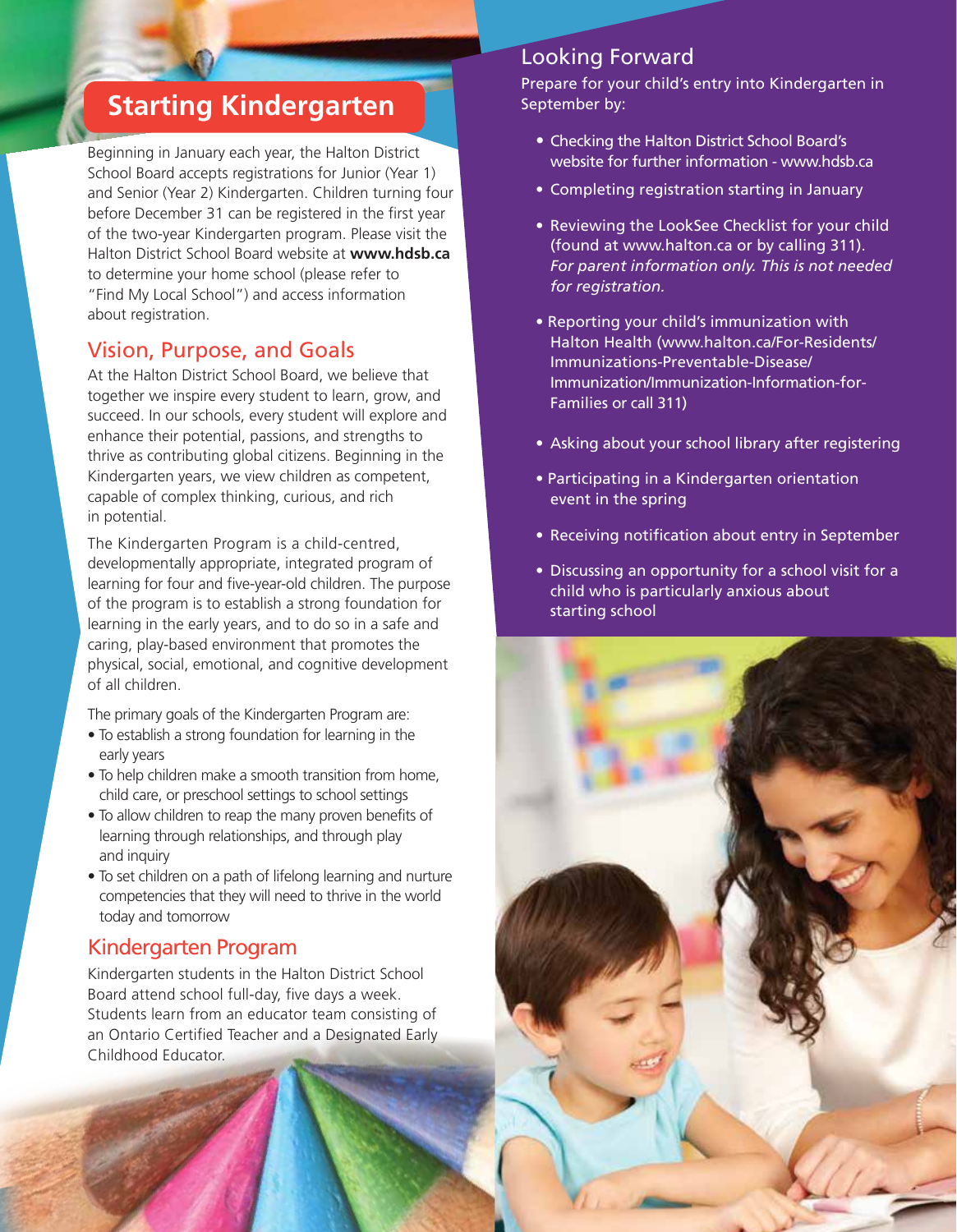

### Getting Ready for School

Children start school with a variety of experiences and knowledge. Families play an important role in helping children get ready for school. You can help your child prepare for Kindergarten by:

- playing, reading, singing, and talking with your child daily
- encouraging clear communication (e.g., asking questions, expressing needs)
- engaging in safe play and exploration to support curiosity and wonder
- exploring a variety of fine motor activities (e.g., painting, drawing, building, and creating)
- introducing letters, numbers, shapes, and colours
- supporting cooperation and sharing with others
- encouraging independence with using the toilet and getting dressed
- helping to manage small challenges (e.g., spending time away from family members for short periods of time)

 *\*any of these can be done in English and/or your first language*

#### Kindergarten Orientation

Parents/guardians registering children for Kindergarten in the Halton District School Board will receive notification from their school about spring orientation. This information is intended to connect families and school staff, provide information about school and Kindergarten classroom routines, and describe a "typical" day in Kindergarten.

#### First Day of School

Along with all other students, Junior (Year 1) and Senior (Year 2) Kindergarten students start school on the first day of school.

## A Day in Kindergarten

Children, along with our Kindergarten staff, go outside in all kinds of weather, which means dressing for the weather is important.

Unless there is a medical reason, for the safety of children and educators, independence in toileting is highly recommended. This means the child is free of diapers and pull-ups, determines their own needs and completes toileting independently. Check the Halton Region website regarding common parenting challenges, including toileting.

## **English Language Learners and Starting Kindergarten**

English language learners bring rich experiences to our Kindergarten classes. The Halton District School Board welcomes and values this diversity. Parents are encouraged to continue speaking with their child in their home language. This will give the child a strong foundation in their first language and make learning English in the classroom easier. Parents are also encouraged to continue celebrating their family and cultural traditions to add to their child's experiences.



For more information or help with language and other services, please call the Halton Multicultural Council at **(905) 842-2486.**